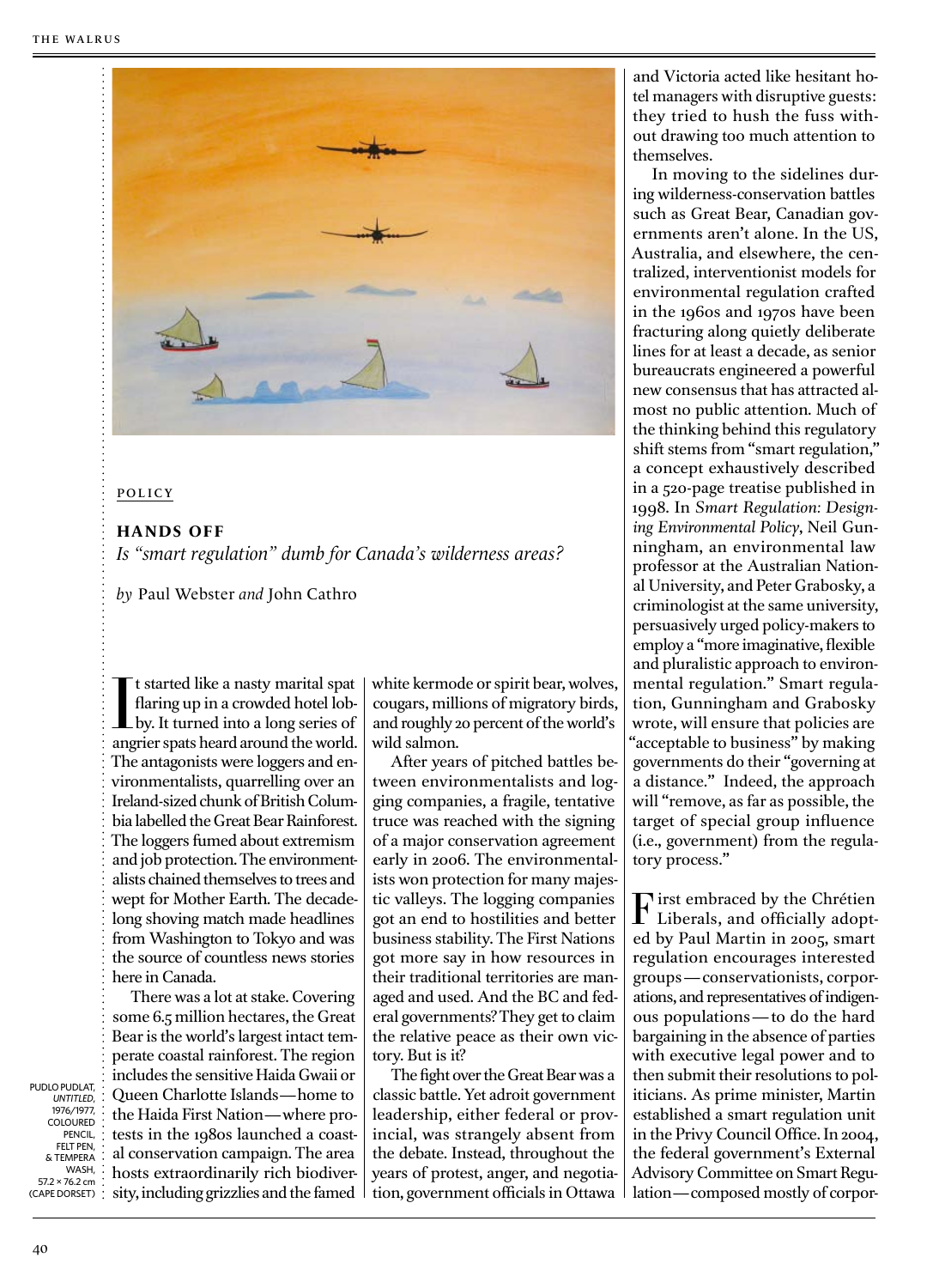ate executives such as Rita Burak. chair of Ontario's Hydro One, and Richard Drouin, the former chair of Abitibi-Consolidated—recommended that government recast its regulatory system with advice from "SWAT teams" of industry advisers to try to ease regulatory bottlenecks, most notably those that hold up the exploitation of resources in Canada's Arctic wilderness areas.

Smart regulation is being refined by the Harper Conservatives as a key instrument in their drive to open up Arctic Canada for oil and gas companies. "Advantage Canada," the federal Conservatives' 2006 vision statement on economic competitiveness, promised to "finalize a new modern approach to smart regulation," and the 2007 budget earmarked \$60 million to "cut in half the average regulatory review period for large natural resource projects from four years to about two years." Meanwhile, a scant \$10 million was awarded for northern wilderness protection. Critics, including the Canadian Environmental Law Association, suggest that this amounts to deregulation and that a silent bureaucratic revolution is destined to put corporate ambitions ahead of environmental protection.

Margot Priest, a legal consultant who helped introduce smart regulation themes to Ottawa policy circles in the 1980s and 1990s, says its purpose "is to design government programs in ways that make compliance more likely" while maintaining strict enforcement procedures. The Canadian Environmental Protection Act (CEPA), a law redrafted in 1999 to serve as the federal government's environmental charter, stands as a shining example of applied smart regulation principles built on promises of strict enforcement. But Priest says CEPA has been weakly enforced, and she should know; as the chief review officer hearing appeals of Environmental Protection Compliance Orders issued under CEPA, she laments, "I do nothing." In the years since CEPA was proclaimed, she says, enforcement officials have rarely prosecuted violators.

David Boyd, author of Unnatural Law: Rethinking Canadian Law and *Policy*, a 2003 scholarly critique of Canadian environmental laws, says that smart regulation offers politicians the means to turn environmental laws into dead letters. Boyd served as the sustainability adviser in Paul Martin's Privy Council Office and suggests that weak enforcement of the CEPA is just part of the problem. "What people in Ottawa call smart regulation is really a bastardization of the concept as it was originally intended," Boyd says.

Seen from a distance, smart regulation falls within the category of "voluntary solutions," an approach that sounds good on paper but that is unlikely to consistently resolve disputes between environmentalists and First Nations groups, whose land title may or may not be secure and whose economic needs often make them susceptible to inducements from extracting corporations. In short, many believe that the application of smart regulation strategies will lead to compromises in which the ultimate loser will be the environment.

Despite such worries, the Great<br>DBear deal in January 2006 seemed to powerfully endorse smart regulation. The agreement was reached by letting the loggers, environmentalists, and First Nations hammer out their differences among themselves. That same month, BC Liberal premier Gordon Campbell committed to a wilderness protection program designed to safeguard more than too distinct areas on the central and north coast of the province. Economic activity outside these protected areas in the Great Bear will be planned using an "ecosystem-based management" approach to be adopted by March 2009. Dallas Smith, a native leader instrumental in the Great Bear negotiations, has said this will help "preserve our cultural values while maintaining the balance between the ecological and economic values that is necessary for healthy communities."

Along with the nearly two million protected hectares in the Great Bear came an unprecedented, privately financed economic development fund.

The Conservation Investments and Incentives Initiative (CIII) is supported by \$60 million of private and foundation capital to be used by more than twenty coastal First Nations communities for conservation management. The BC government contributed an additional \$30 million, giving Premier Campbell a seat on stage alongside industry, conservation, and First Nations leaders for the celebratory announcement. Nearly a full year later, in January 2007, the Harper government chimed in with \$30 million. Dallas Smith recognizes the significance of the private financial contribution in highlighting the diminished and delayed role played by governments: "It was only a matter of time," he says, "before they got around to privatizing the environment." Merran Smith of Forest Ethics said that the lack of government leadership on the Great Bear dispute amounted to a "revolution" against Canadian wilderness protection.

Today, even with all the money and fanfare, fears remain that the Great Bear deal will not hold. Ian McAllister, former head of the Raincoast Conservation Foundation, says forest companies are now ripping through old growth forests with renewed violence in order to strip them before upcoming deadlines to end the most aggressive clearcutting practices. Timber cutting in the region has increased over 20 percent since 2003 and is above the ten-year average, even though 30 percent of the land base has been protected from harvesting. "I have not seen anything like the amount of helicopters, logging crews, and log barges on the central and north coast in many years," says McAllister. His principal complaint is that the deal is based on politics rather than science. The Vancouver-based David Suzuki Foundation argues that the Great Bear agreement represents "a critical step," but insists on the need for the politically accountable commitments only governments can make. The Great Bear, it seems, might have to be saved all over again. Not a healthy portent for the fate of the Canadian Arctic.



*C@Û Nunavut* govern- $\overline{m}$ *ent* is projecting *revenues of* \$1.05  $b$ *illion* for *2007*-08,  $of which$ *Û* million, *JMÛÉÛ RDGGÛ>JH@Û* from the  $\check{F}$ *ederal* gov $emment$